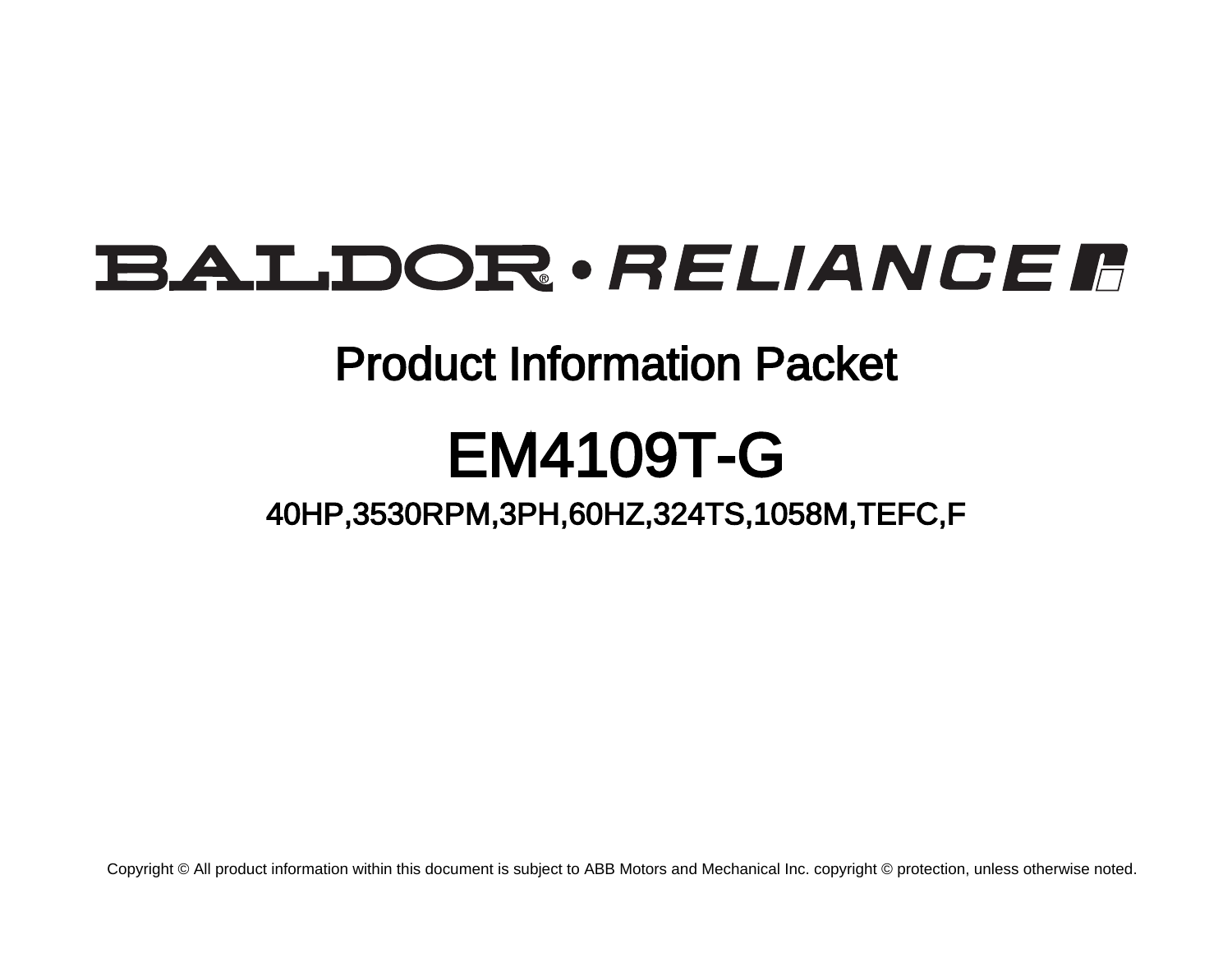### BALDOR · RELIANCE F Product Information Packet: EM4109T-G - 40HP,3530RPM,3PH,60HZ,324TS,1058M,TEFC,F

| <b>Part Detail</b> |           |             |            |             |        |                      |            |  |  |
|--------------------|-----------|-------------|------------|-------------|--------|----------------------|------------|--|--|
| Revision:          | D         | Status:     | PRD/A      | Change #:   |        | Proprietary:         | No         |  |  |
| Type:              | AC        | Elec. Spec: | 10WGY652   | CD Diagram: | CD0180 | Mfg Plant:           |            |  |  |
| Mech. Spec:        | 10L266    | Layout:     | 10LYL266   | Poles:      | 02     | <b>Created Date:</b> | 06-19-2018 |  |  |
| Base:              | <b>RG</b> | Eff. Date:  | 02-18-2022 | Leads:      | 9#8    |                      |            |  |  |

| <b>Specs</b>                           |                         |                                  |                              |
|----------------------------------------|-------------------------|----------------------------------|------------------------------|
| <b>Catalog Number:</b>                 | EM4109T-G               | <b>Heater Indicator:</b>         | No Heater                    |
| Enclosure:                             | <b>TEFC</b>             | <b>Insulation Class:</b>         | н                            |
| Frame:                                 | 324TS                   | <b>Inverter Code:</b>            | <b>Inverter Ready</b>        |
| <b>Frame Material:</b>                 | Iron                    | <b>KVA Code:</b>                 | н                            |
| Motor Letter Type:                     | <b>Three Phase</b>      | <b>Lifting Lugs:</b>             | <b>Standard Lifting Lugs</b> |
| Output @ Frequency:                    | 40,000 HP @ 60 HZ       | <b>Locked Bearing Indicator:</b> | Locked Bearing               |
| Synchronous Speed @ Frequency:         | 3600 RPM @ 60 HZ        | Motor Lead Quantity/Wire Size:   | 9 @ 8 AWG                    |
| Voltage @ Frequency:                   | 230.0 V @ 60 HZ         | <b>Motor Lead Exit:</b>          | Ko Box                       |
|                                        | 460.0 V @ 60 HZ         | <b>Motor Lead Termination:</b>   | <b>Flying Leads</b>          |
| XP Class and Group:                    | None                    | Motor Type:                      | 1058M                        |
| <b>XP Division:</b>                    | Not Applicable          | <b>Mounting Arrangement:</b>     | F <sub>1</sub>               |
| <b>Agency Approvals:</b>               | <b>UR</b>               | <b>Power Factor:</b>             | 90                           |
|                                        | <b>CSA EEV</b>          | <b>Product Family:</b>           | <b>General Purpose</b>       |
|                                        | <b>CSA</b>              | <b>Pulley End Bearing Type:</b>  | Ball                         |
| <b>Auxillary Box:</b>                  | No Auxillary Box        | <b>Pulley Face Code:</b>         | Standard                     |
| <b>Auxillary Box Lead Termination:</b> | None                    | <b>Pulley Shaft Indicator:</b>   | Standard                     |
| <b>Base Indicator:</b>                 | Rigid                   | <b>Rodent Screen:</b>            | None                         |
| <b>Bearing Grease Type:</b>            | Polyrex EM (-20F +300F) | <b>Shaft Extension Location:</b> | Pulley End                   |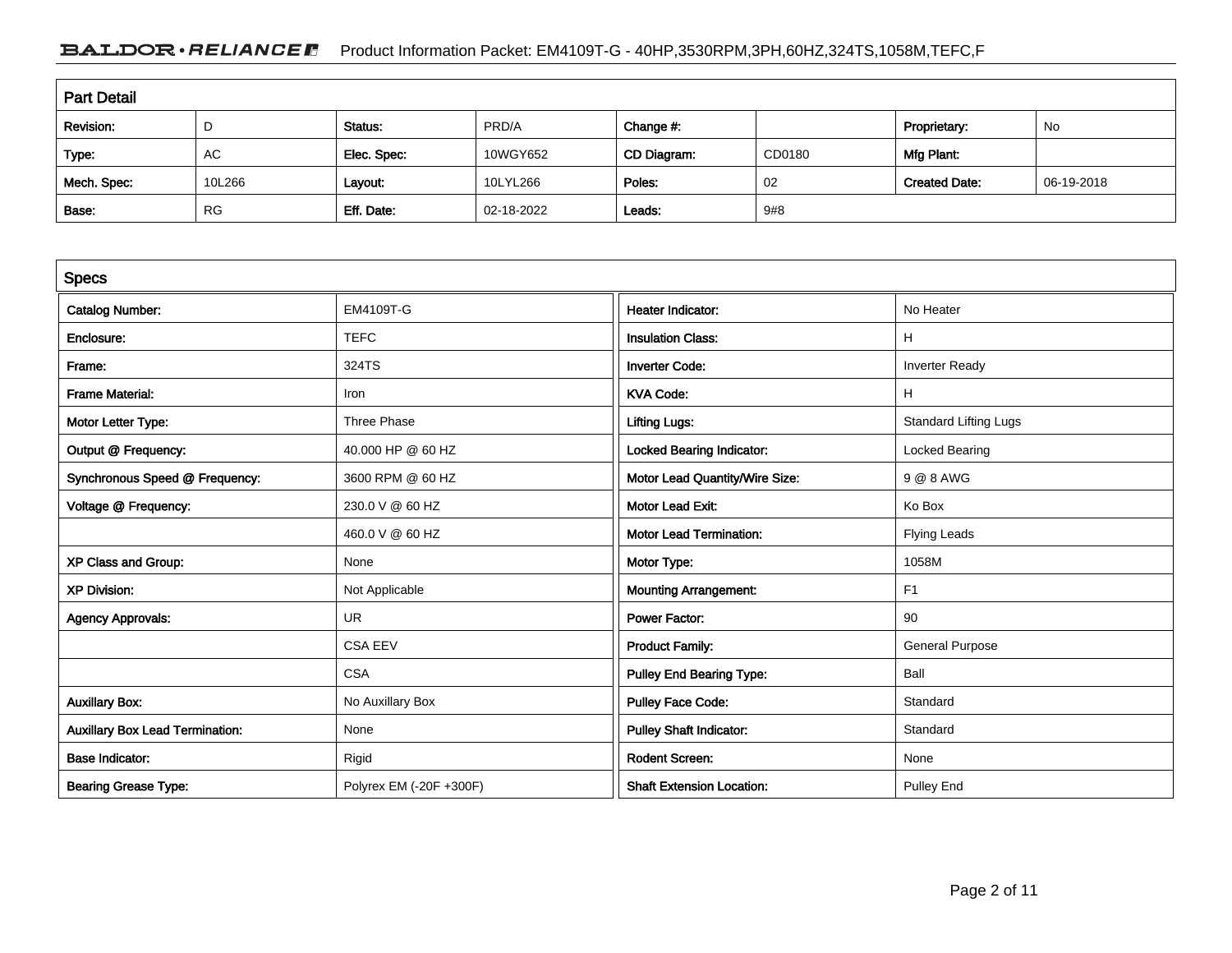| <b>Blower:</b>                        | None                      | <b>Shaft Ground Indicator:</b>     | <b>Shaft Grounding</b> |
|---------------------------------------|---------------------------|------------------------------------|------------------------|
| Current @ Voltage:                    | 100,000 A @ 208.0 V       | <b>Shaft Rotation:</b>             | Reversible             |
|                                       | 45.000 A @ 460.0 V        | <b>Shaft Slinger Indicator:</b>    | <b>Shaft Slinger</b>   |
|                                       | 90.000 A @ 230.0 V        | <b>Speed Code:</b>                 | Single Speed           |
| Design Code:                          | A                         | <b>Motor Standards:</b>            | <b>NEMA</b>            |
| Drip Cover:                           | No Drip Cover             | <b>Starting Method:</b>            | Direct on line         |
| Duty Rating:                          | <b>CONT</b>               | Thermal Device - Bearing:          | None                   |
| <b>Electrically Isolated Bearing:</b> | Not Electrically Isolated | <b>Thermal Device - Winding:</b>   | None                   |
| <b>Feedback Device:</b>               | <b>NO FEEDBACK</b>        | <b>Vibration Sensor Indicator:</b> | No Vibration Sensor    |
| <b>Front Face Code:</b>               | Standard                  | Winding Thermal 1:                 | None                   |
| Front Shaft Indicator:                | None                      | <b>Winding Thermal 2:</b>          | None                   |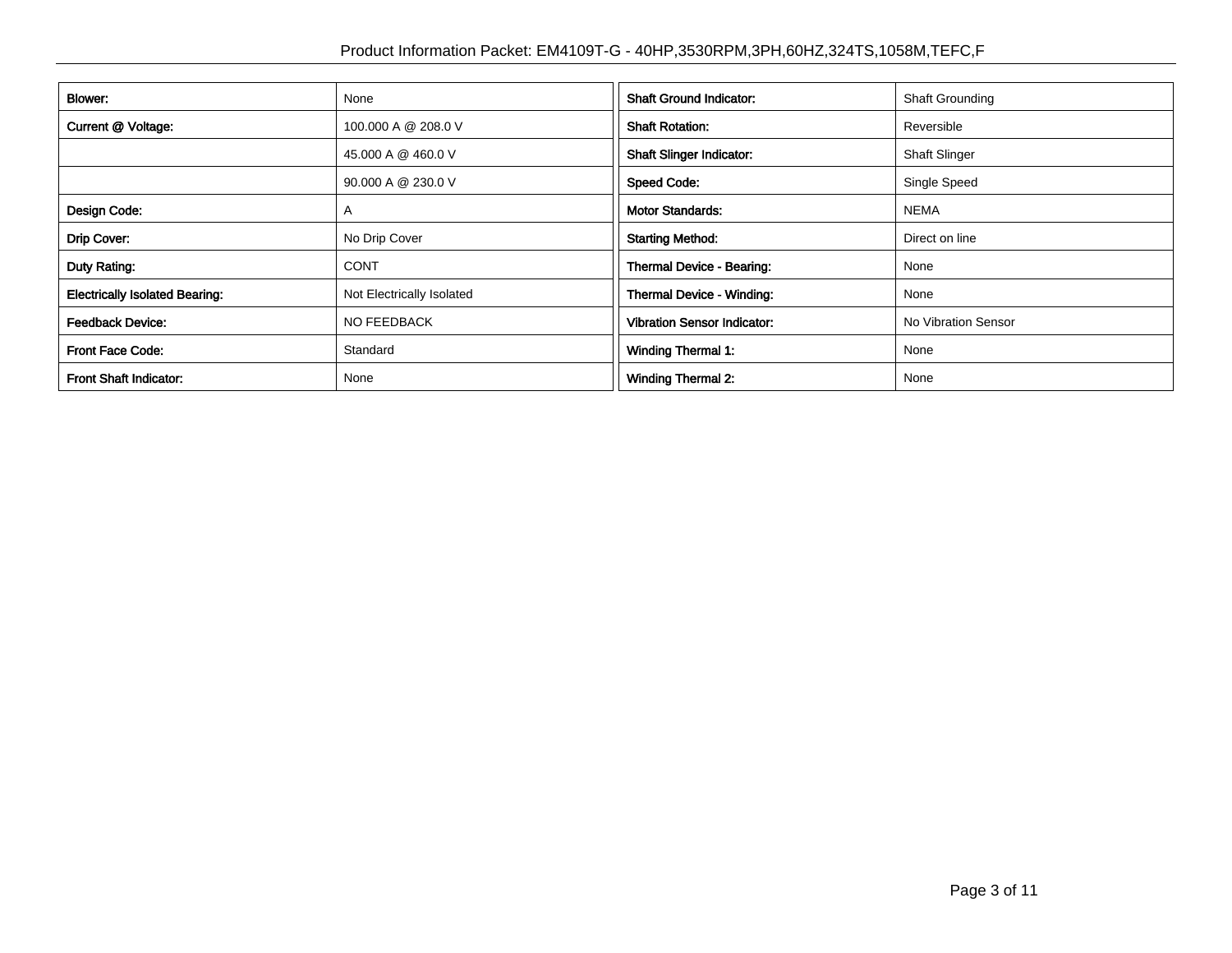#### BALDOR · RELIANCE F Product Information Packet: EM4109T-G - 40HP,3530RPM,3PH,60HZ,324TS,1058M,TEFC,F

| Nameplate NP3443LUA |                            |                                             |             |                |                                |             |                           |                          |                  |
|---------------------|----------------------------|---------------------------------------------|-------------|----------------|--------------------------------|-------------|---------------------------|--------------------------|------------------|
|                     | <b>CAT.NO. EM4109T-G</b>   |                                             |             |                |                                | CUST. $P/N$ |                           |                          | <b>ENCL</b> TEFC |
|                     | SPEC. 10L266Y652G1         |                                             |             | $CC$ 010A      |                                | FRAME 324TS | SER.NO.                   |                          |                  |
| HP 40               |                            |                                             |             | <b>CLASS H</b> |                                | $HZ$ 60     |                           |                          |                  |
| R.P.M. 3530         |                            |                                             |             | PH.3           |                                | DES. A      |                           |                          |                  |
|                     | <b>VOLTS</b> 230/460       |                                             |             |                | CODE H                         |             | ODE BRG 6309              | DE BRG 6312              |                  |
| <b>AMPS 90/45</b>   |                            |                                             |             |                | <b>USABLE AT 208V 100</b>      |             |                           |                          |                  |
|                     | <b>RATING 40C AMB-CONT</b> |                                             |             |                | NEMA NOM. EFF. 92.4            |             |                           | <b>GREASE POLYREX EM</b> |                  |
| P.F. 90             |                            |                                             | SER.F. 1.15 |                |                                |             | CT6-60H(10:1)VT3-60H(20:1 |                          |                  |
|                     |                            | <b>USABLE AT 50HZ 40HP 190/380V 110/55A</b> |             |                | SF1.0                          |             |                           |                          |                  |
| <b>VOLTS</b>        |                            | AMPS                                        |             |                | <b>MAX, SPACE HEATER TEMP.</b> |             |                           |                          |                  |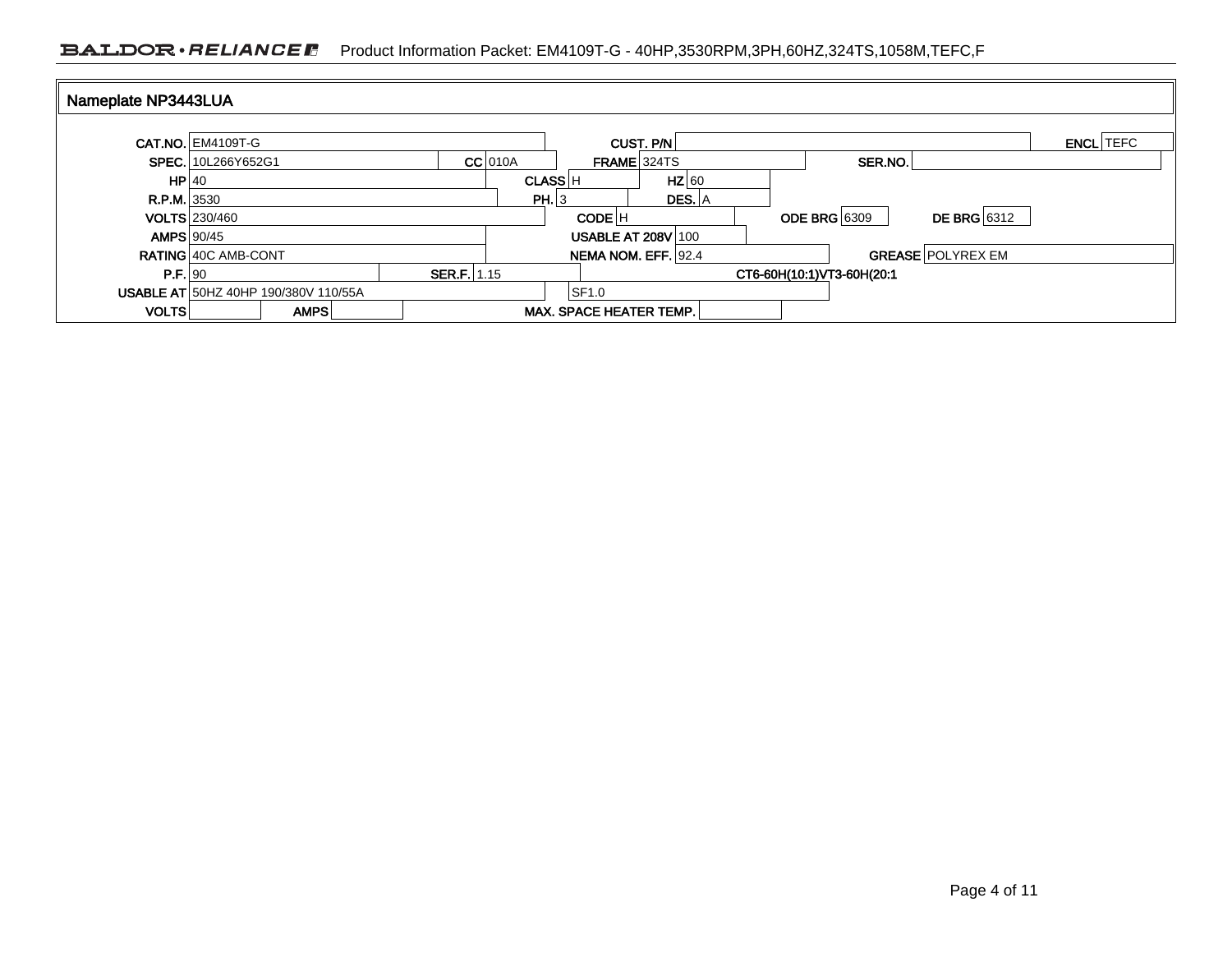| <b>Parts List</b>  |                                           |          |  |  |  |  |
|--------------------|-------------------------------------------|----------|--|--|--|--|
| <b>Part Number</b> | <b>Description</b>                        | Quantity |  |  |  |  |
| SA357319           | SA 10L266Y652G1                           | 1.000 EA |  |  |  |  |
| RA346307           | RA 10L266Y652G1                           | 1.000 EA |  |  |  |  |
| 37FN3002C03        | EXFN, PLASTIC, 6.00 OD, 1.690 ID          | 1.000 EA |  |  |  |  |
| 10CB3001           | CONDUIT BOX CAST W/2.500 LEAD HOLE        | 1.000 EA |  |  |  |  |
| 09GS1000SP         | GASKET-CONDUIT BOX, 1/16 THICK LEXIDE     | 1.000 EA |  |  |  |  |
| 10XN3118K12        | 5/16-18 X .75 GRADE 5, ZINC PLATED        | 4.000 EA |  |  |  |  |
| HW1001A31          | LOCKWASHER 5/16, ZINC PLT.591 OD, .319 I  | 4.000 EA |  |  |  |  |
| WD1000B25          | GND LUG, BURNDY L125HP OR T&B L125HP-BB   | 1.000 EA |  |  |  |  |
| 19XW3118G08        | .31-18X.50, HEX WSHR HD, TAPTITE 2, GREEN | 1.000 EA |  |  |  |  |
| 10EP1106A73        | FREP TEFC W/"O" DRAIN W/O RET RING HLS    | 1.000 EA |  |  |  |  |
| 10XN3816K32        | BOLT, 3/8-16X2 HH YZ(5)                   | 4.000 EA |  |  |  |  |
| HW1001A38          | LOCKWASHER 3/8, ZINC PLT .688 OD, .382 I  | 4.000 EA |  |  |  |  |
| HW5100A11          | W3917-042 WVY WSHR (WB)                   | 1.000 EA |  |  |  |  |
| 10XN3118K40        | 5/16-18 X 2.75" HEX HD, GRADE 5           | 4.000 EA |  |  |  |  |
| HW1001A31          | LOCKWASHER 5/16, ZINC PLT.591 OD, .319 I  | 4.000 EA |  |  |  |  |
| 10EP1108A16        | PULLEY ENDPLATE - 312 BRG.- ENCL.         | 1.000 EA |  |  |  |  |
| 10XN3816K28        | 3/8-16 X 1.75 HEX HD CAP SCREW, GRADE 5   | 4.000 EA |  |  |  |  |
| HW1001A38          | LOCKWASHER 3/8, ZINC PLT .688 OD, .382 I  | 4.000 EA |  |  |  |  |
| HW4600B41          | V-RING SLINGER 2.125 X 2.880 X 0.280      | 1.000 EA |  |  |  |  |
| 10FH4000           | 310 FAN HOUSING STAMPED                   | 1.000 EA |  |  |  |  |
| 51XF2520A08        | SCREW, HEX SER SLT HD, ZN 1/4-20 X .50 L  | 4.000 EA |  |  |  |  |
| 10CB3500SP         | CONDUIT BOX LID, CAST                     | 1.000 EA |  |  |  |  |
| 10GS1000SP         | GASKET, CONDUIT BOX LID                   | 1.000 EA |  |  |  |  |
| 51XW2520A12        | .25-20 X .75, TAPTITE II, HEX WSHR SLTD   | 4.000 EA |  |  |  |  |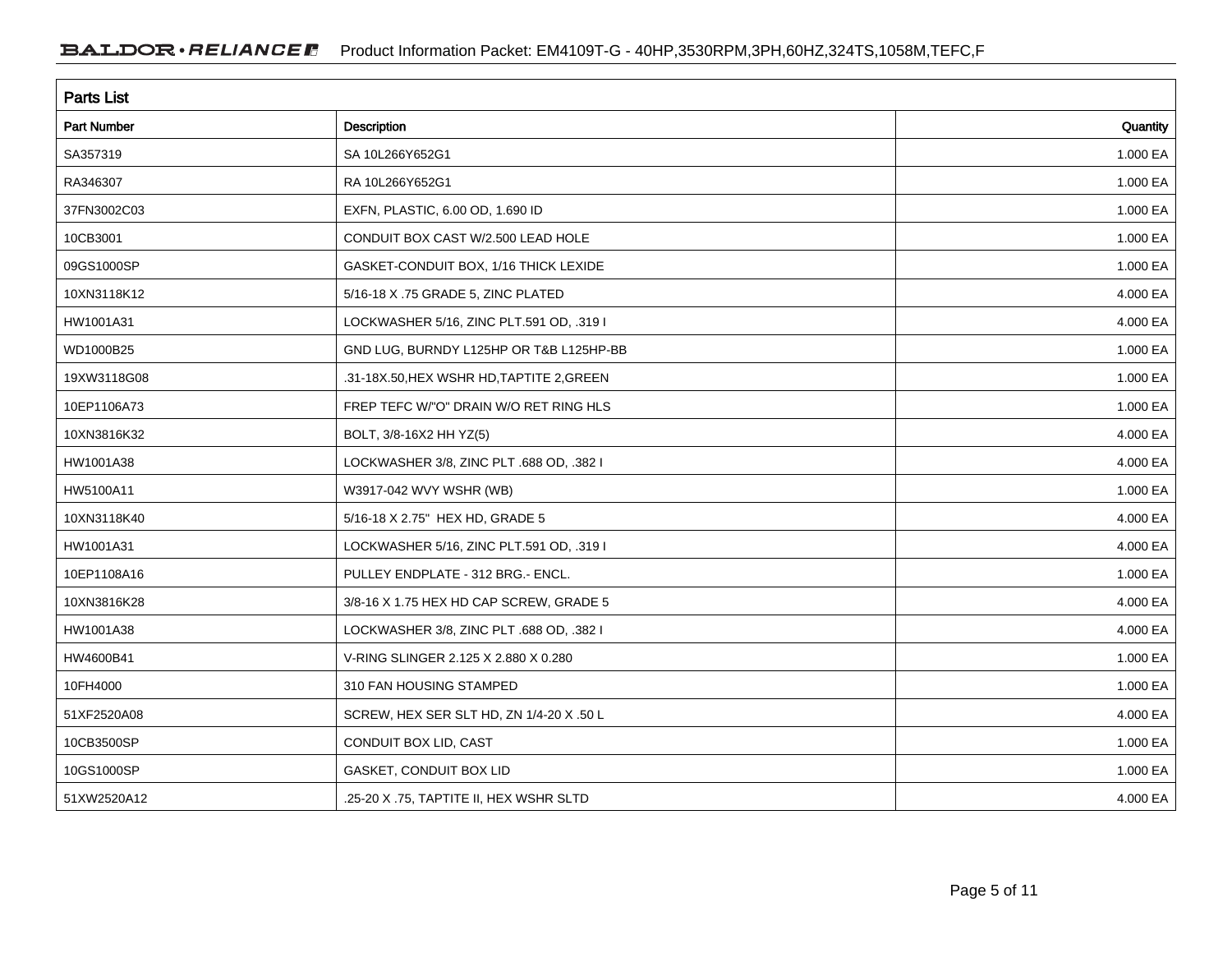| <b>Parts List (continued)</b> |                                          |          |  |  |  |  |  |
|-------------------------------|------------------------------------------|----------|--|--|--|--|--|
| <b>Part Number</b>            | Description                              | Quantity |  |  |  |  |  |
| HW2501H18                     | KEY, 1/2 SQ X 2.000                      | 1.000 EA |  |  |  |  |  |
| LB1115N                       | LABEL, LIFTING DEVICE (ON ROLLS)         | 1.000 EA |  |  |  |  |  |
| HW4500A21                     | 1618BALEMITE FITTING 825 UNIVERSAL       | 1.000 EA |  |  |  |  |  |
| HA4017A01                     | 1/8 X 4 GREASE EXT (F/S)                 | 1.000 EA |  |  |  |  |  |
| HW4500A17                     | 317400 ALEMITE GREASE RELIEF             | 1.000 EA |  |  |  |  |  |
| HA4051A00                     | PLASTIC CAP FOR GREASE FITTING           | 1.000 EA |  |  |  |  |  |
| HA4066A01                     | PUSH IN T-DRAIN FITTING (BLACK)          | 1.000 EA |  |  |  |  |  |
| MJ1000A02                     | GREASE, POLYREX EM EXXON                 | 0.130 LB |  |  |  |  |  |
| HW4500A03                     | GREASE FITTING, .125 NPT 1610(ALEMITE) 8 | 1.000 EA |  |  |  |  |  |
| HW4500A17                     | 317400 ALEMITE GREASE RELIEF             | 1.000 EA |  |  |  |  |  |
| HA4051A00                     | PLASTIC CAP FOR GREASE FITTING           | 1.000 EA |  |  |  |  |  |
| HA4066A01                     | PUSH IN T-DRAIN FITTING (BLACK)          | 1.000 EA |  |  |  |  |  |
| HW2500A25                     | WOODRUFF KEY USA #1008 #BLOW CARBON STEE | 1.000 EA |  |  |  |  |  |
| 51XB1214A20                   | 12-14X1.25 HXWSSLD SERTYB                | 1.000 EA |  |  |  |  |  |
| MG1000Y03                     | MUNSELL 2.53Y 6.70/ 4.60, GLOSS 20,      | 0.125 GA |  |  |  |  |  |
| 85XU0407S04                   | 4X1/4 U DRIVE PIN STAINLESS              | 4.000 EA |  |  |  |  |  |
| LB1119N                       | <b>WARNING LABEL</b>                     | 1.000 EA |  |  |  |  |  |
| LC0181                        | <b>CONNECTION LABEL</b>                  | 1.000 EA |  |  |  |  |  |
| NP3443LUA                     | SS SUPER-E UL CSA-EEV PREM CC            | 1.000 EA |  |  |  |  |  |
| 12PA1000                      | PACKAGING GROUP PRINT PK1024A07          | 1.000 EA |  |  |  |  |  |
| MN416A01                      | TAG-INSTAL-MAINT no wire (2100/bx) 4/22  | 1.000 EA |  |  |  |  |  |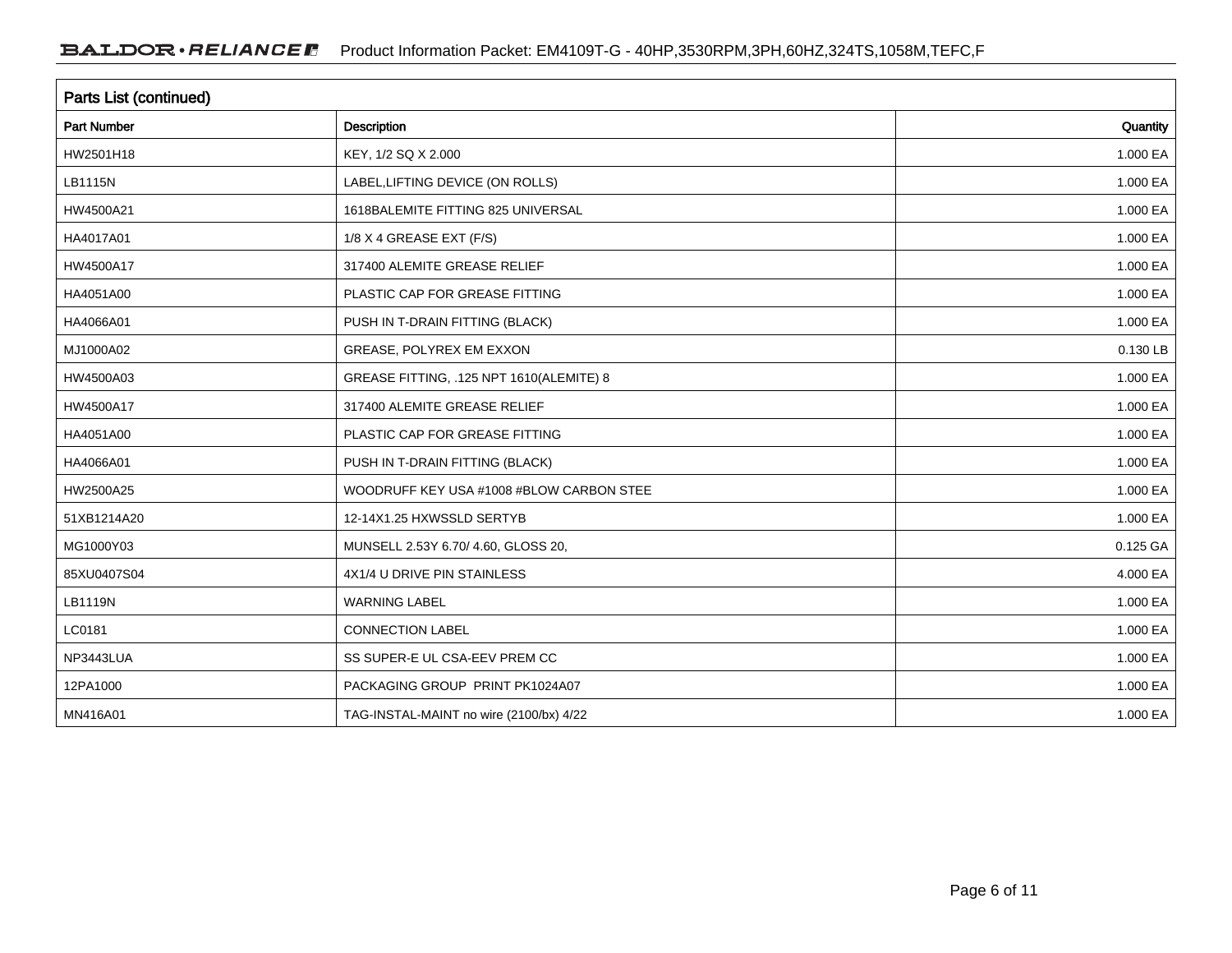#### **AC Induction Motor Performance Data**

Record # 70959Typical performance - not guaranteed values

| Winding: 10WGY652-R011   |                   | <b>Type: 1058M</b><br><b>Enclosure: TEFC</b> |                                                 |                  |  |
|--------------------------|-------------------|----------------------------------------------|-------------------------------------------------|------------------|--|
| <b>Nameplate Data</b>    |                   |                                              | 460 V, 60 Hz:<br><b>High Voltage Connection</b> |                  |  |
| <b>Rated Output (HP)</b> |                   | 40                                           | <b>Full Load Torque</b>                         | 59.5 LB-FT       |  |
| <b>Volts</b>             |                   | 230/460                                      | <b>Start Configuration</b>                      | direct on line   |  |
| <b>Full Load Amps</b>    |                   | 90/45                                        | <b>Breakdown Torque</b>                         | 197 LB-FT        |  |
| <b>R.P.M.</b>            |                   | 3530                                         | <b>Pull-up Torque</b>                           | 85.4 LB-FT       |  |
| Hz                       | 60 Phase          | 3                                            | <b>Locked-rotor Torque</b>                      | 125 LB-FT        |  |
| <b>NEMA Design Code</b>  | A KVA Code        | н                                            | <b>Starting Current</b>                         | 324 A            |  |
| Service Factor (S.F.)    |                   | 1.15                                         | <b>No-load Current</b>                          | 12 A             |  |
| <b>NEMA Nom. Eff.</b>    | 92.4 Power Factor | 90                                           | Line-line Res. $@$ 25 $°C$                      | $0.14992 \Omega$ |  |
| <b>Rating - Duty</b>     |                   | 40C AMB-CONT                                 | Temp. Rise @ Rated Load                         | $78^{\circ}$ C   |  |
| S.F. Amps                |                   |                                              | Temp. Rise @ S.F. Load                          | $97^{\circ}$ C   |  |
|                          |                   |                                              | <b>Locked-rotor Power Factor</b>                | 22.8             |  |
|                          |                   |                                              | <b>Rotor inertia</b>                            | 2.49 LB-FT2      |  |

**Load Characteristics 460 V, 60 Hz, 40 HP**

| % of Rated Load     | 25     | 50     | 75     | 100    | 125    | 150    | S.F. |
|---------------------|--------|--------|--------|--------|--------|--------|------|
| <b>Power Factor</b> | 65     | 82     | 88     | 90     | 90     | 91     | 90   |
| <b>Efficiency</b>   | 90.7   | 93.4   | 93.7   | 93.2   | 92.4   | 91.1   | 92.7 |
| Speed               | 3583.2 | 3567.3 | 3549.7 | 3530.6 | 3511.2 | 3484.5 | 3519 |
| Line amperes        | 16.3   | 24.7   | 34.3   | 45.1   | 56.3   | 70.6   | 51.8 |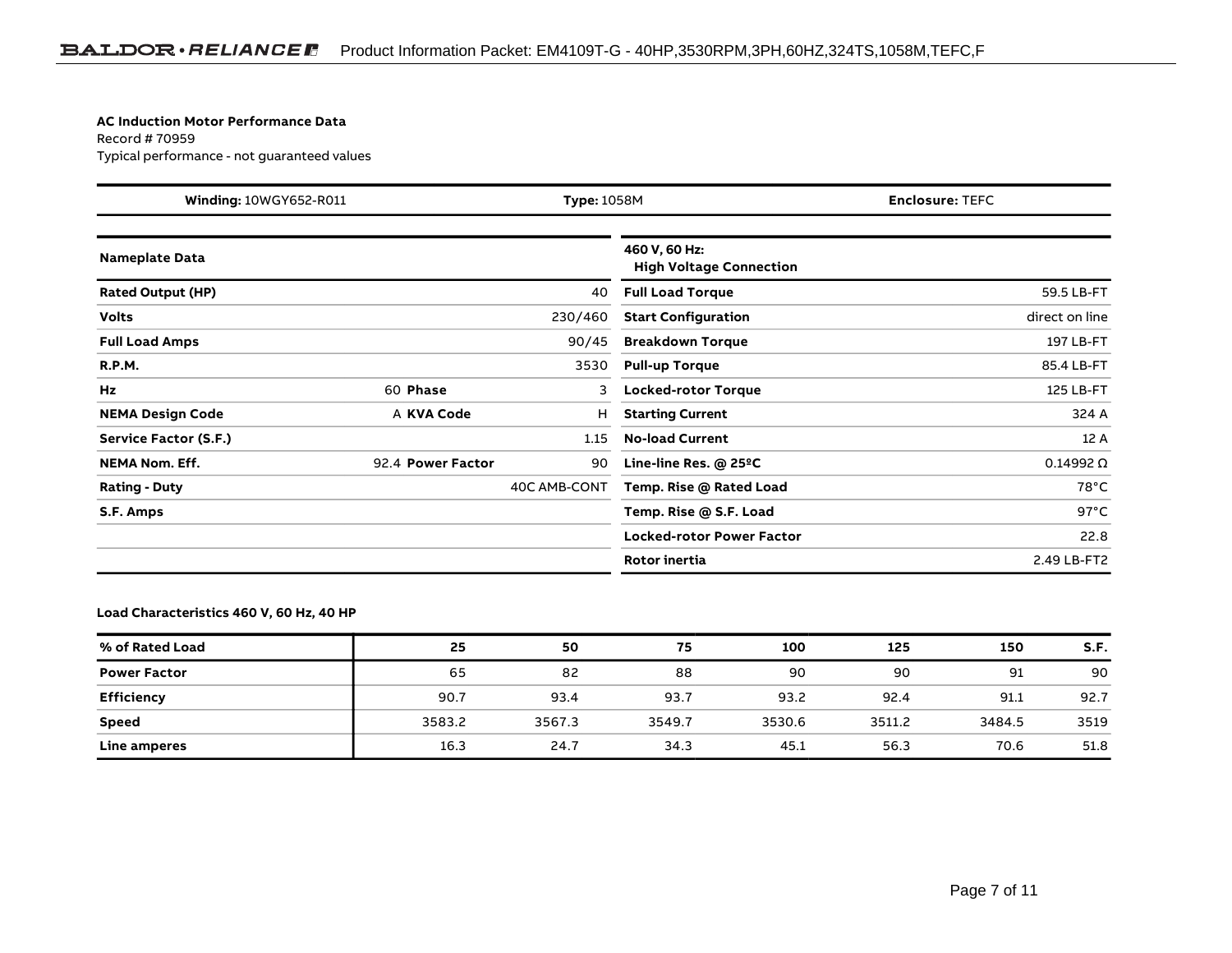

Performance Graph at 460V, 60Hz, 40.0HP Typical performance - Not guaranteed values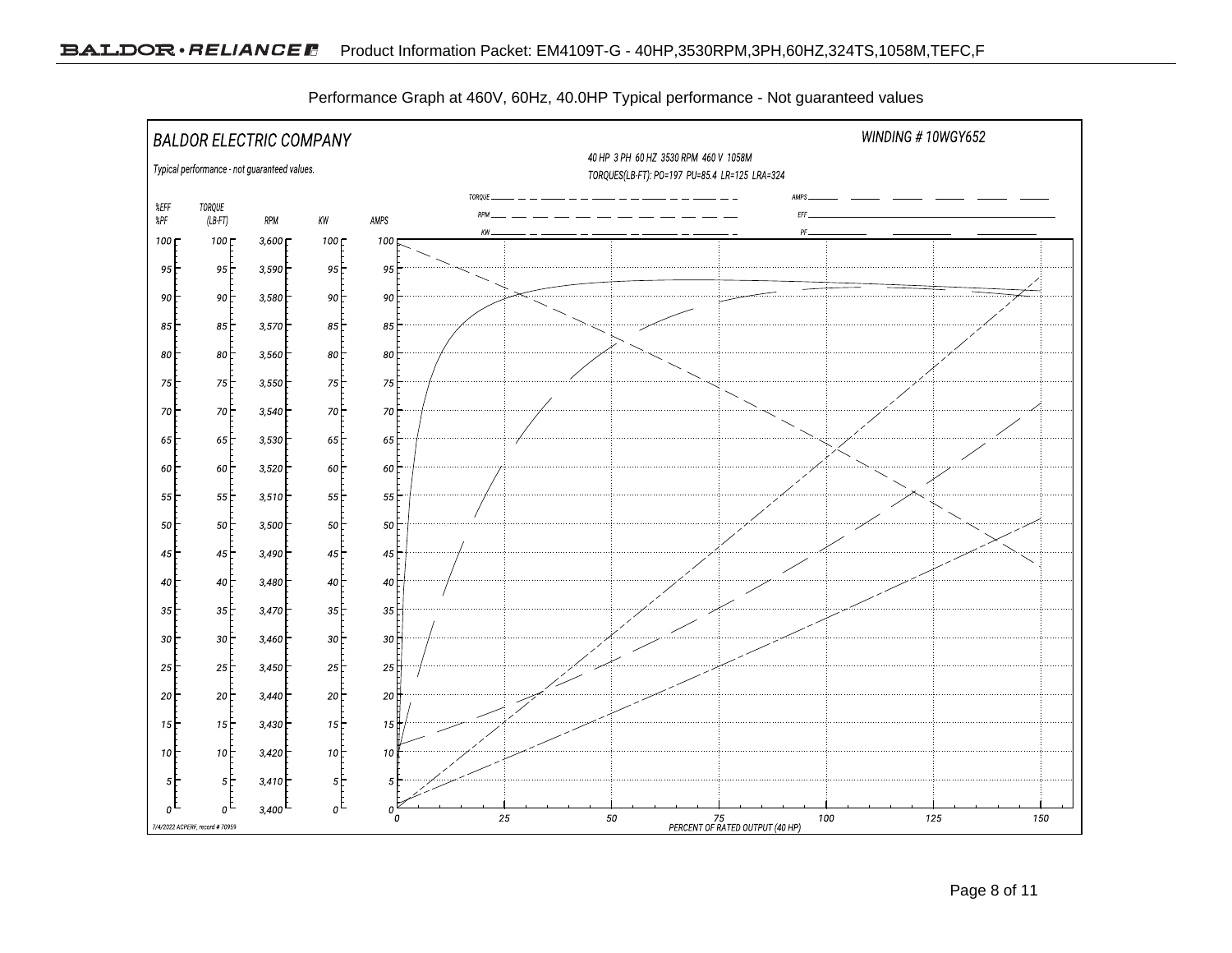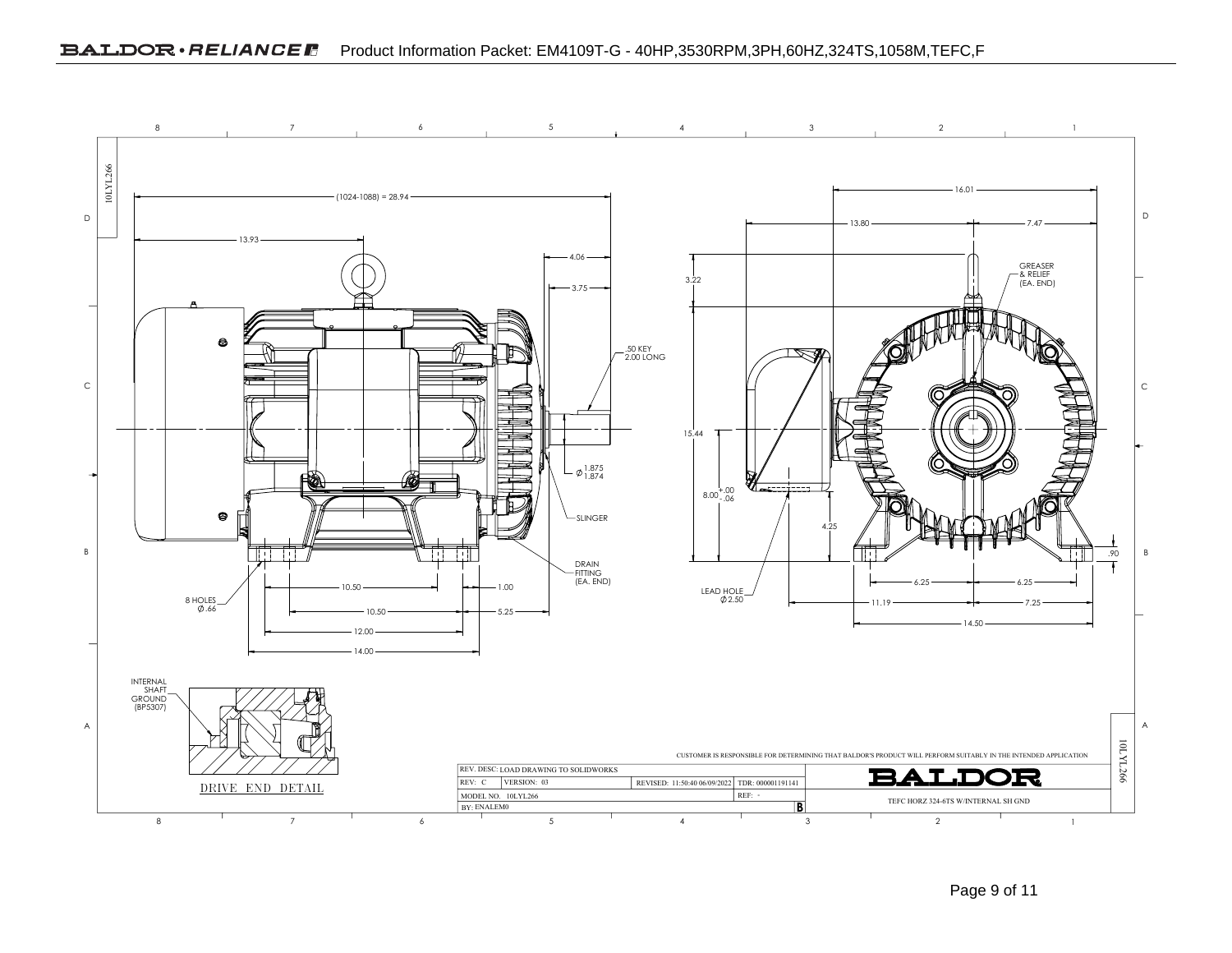